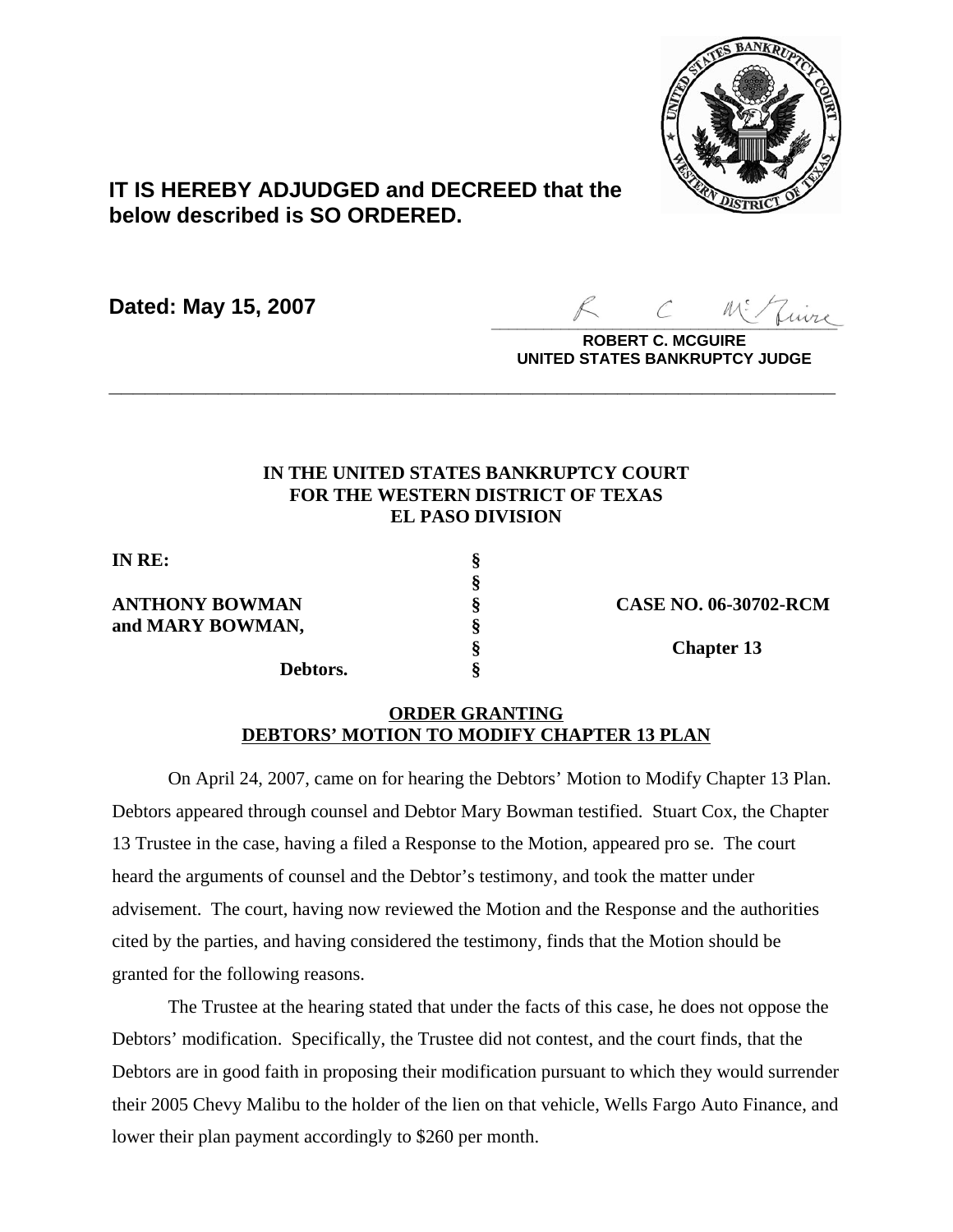This case was filed on July 10, 2006, and the record reflects that the Debtors' plan, proposing payments of \$1090 per month for 60 months, was confirmed on September 26, 2006. Apparently in accordance with the "Hanging Paragraph" following 11 U.S.C. § 1325(a)(9), the plan provided that the \$20,292.00 secured claim of Wells Fargo Auto Finance would be paid in full as a fully secured claim, with interest at 15.99%, although the value of the collateral was stated in the plan as \$14,050.00. No motion to value collateral was filed, either separately or as part of the plan.

The Debtor testified that both she and her husband were employed when the case was filed, but that subsequently she experienced heart and other health problems and as a result became unemployed. While she made \$1000 per month when the case was filed, she currently has no income personally. She testified that with that drop in income, the Debtors are unable to continue to make the plan payments provided in their original plan. She further testified that the Malibu was in good condition, and her counsel represented that it was insured.

The modification provides for the filing and treatment of a deficiency claim by Wells Fargo as a unsecured claim under the plan, in the event a foreclosure of its lien results in a balance owed. The Debtors' Motion asserts, and no party challenged that assertion, that under the modified plan the unsecured creditors will receive more than they would under a Chapter 7 liquidation.

According to Debtors' counsel's representation, Wells Fargo Auto Finance had notice of the proposed modification and surrender and has not objected. The Trustee stated at the hearing that he was not opposed to the modification in this case, but merely filed the Response to bring to the court's attention the split in authority on the permissibility of modifications such as the Debtors propose. *Compare* **In re Hernandez**, 282 B.R. 200 (Bankr. S.D. Tex. 2002) (Steen, J.) (allowing modification) *with* **In re Coffman**, 271 B.R. 492 (Bankr. N.D. Tex. 2002) (denying motion to modify).

As in **Coffman**, "the issue, therefore, is whether a postconfirmation plan modification can provide for surrender of collateral with any resulting deficiency after foreclosure constituting an unsecured claim." **Id.** at 495. This case is distinguishable, however, from both **Hernandez** and **Coffman**. In this case, the holder of the secured claim, Wells Fargo Auto Finance, has not objected to the proposed modification and change in the treatment of its claim from secured to

2